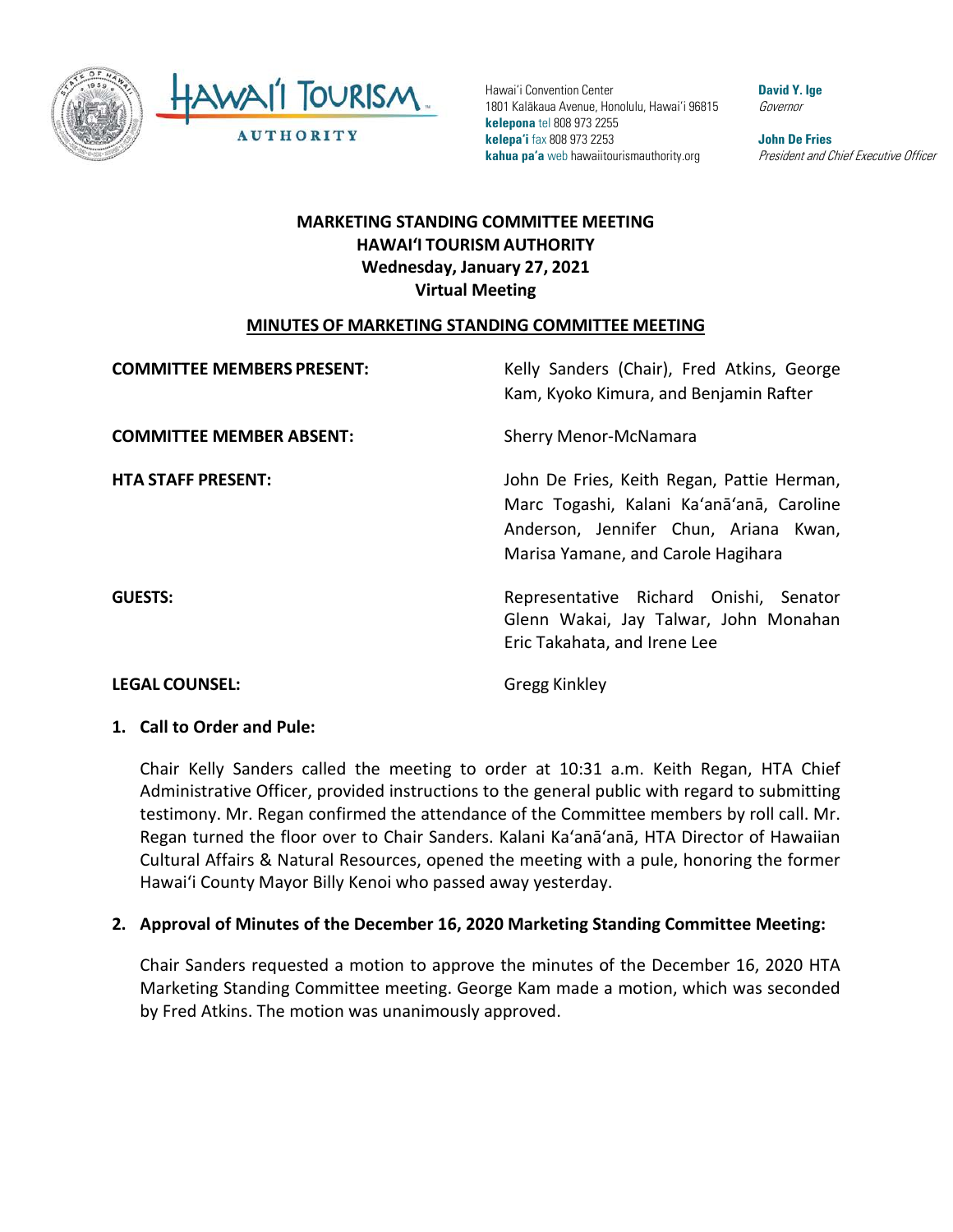## **3. Presentation and Discussion of the Travel Agency Booking Pace and General Market Research Trends**

 reported that she's getting the data from the Global Agency Pro, which has access to over 90% of the world's travel agency airline transactions. She said that there were lower levels for February and March. She noted that there were fewer visitors coming from Japan due to the limited number of flights and to Canada and Australia, wherein direct flights to Hawai'i Hawai'i Island but very few people traveling to Moloka'i and Lāna'i. Ms. Chun said that the booking pace reports is published weekly. Chair Sanders recognized Jennifer Chun, HTA Director of Tourism Research, to provide an update on the travel agency booking pace and general market research trends. Ms. Chun of bookings from the U.S. for January than last month's meeting and the volume gets lower continue to be unavailable. She added that most of the bookings are from the U.S. to O'ahu and to Maui. Ms. Chun said that the booking pace for 2021 continues to be relatively low. She reported that there are a fair number of U.S. visitors planning a trip to Kaua'i and

Ms. Kimura asked if more cancellations came in than new bookings. Ms. Chun affirmed.

#### **4. Presentation by Hawaii Tourism Korea Regarding the State of and Progress of the Travel Testing Partners**

 provide an update on the state of and progress of the Trusted Testing Partners (TTP) in reached 76,429 and that the social distancing measures of 2.5 meters are extended until the end of January. She noted that Koreans are advised to avoid non-essential overseas travel passengers from U.K. and South Africa has started on January 8. She said that Korea has secured 20 million doses of vaccines and is preparing for a vaccination management system. followed by plans of intensive implementation of vaccination during the third quarter of Chair Sanders recognized Irene Lee, Country Director for Hawai'i Tourism Korea (HTK), to Korea. Ms. Lee reported that the number of confirmed COVID-19 cases in Korea has until February 15 and that the requirement for PCR test negative results for all incoming She added that the government will begin free vaccination for priority groups in February, 2021 to form a collective immunity.

 Ms. Lee reported that the Korean economy is projected to grow as major travel agencies Culture, Sports and Tourism has increased budget allotment to \$1.37 billion USD in support Koreans planning to travel after vaccination and that travel is by far the most desired most used social networking service application by Koreans in 2020.<br>2 started to sell overseas travel and early-bird products. She added that the Ministry of for the tourism industry. Ms. Lee reported that a survey shows a high percentage of activity when the pandemic ends. She said that Instagram has surpassed Facebook as the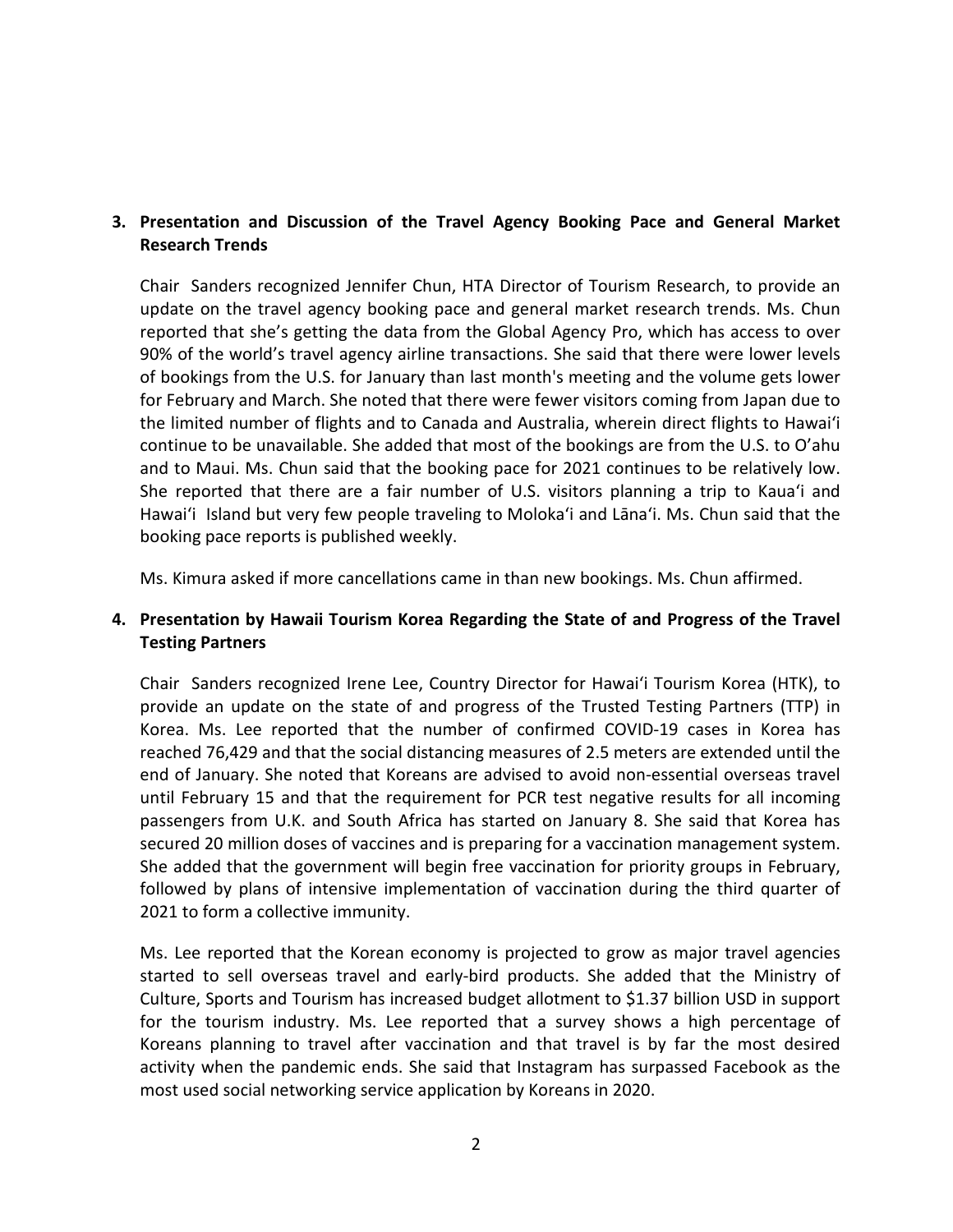kits and medical devices will be approved by the Ministry of Food and Drug Safety. Ms. Lee said that Hawai'i will start to allow a negative COVID-19 test within 72 hours of their arrival, enabling travelers to avoid quarantine. She added that four hospitals in Korea agreed to be testing partners with the State of Hawai'i and that more testing partners will be announced in the coming weeks. She explained that these partners will provide testing services designated by the Korea Disease Control and Prevention Agency and that the test

 promotion to highlight the 'Mālama Hawai'i Campaign' and a safe and joy tours positioning concept. She added that HTK will maximize social media presence on the TTP program thru social media campaigns in high-profile channels. She reported that aside from the launch of TTP program, HTK will develop a co-op the islands as a safe travel destination in conjunction with promoting the Mālama Hawai'i

social media campaigns in high-profile channels.<br>Ms. Kimura asked for clarifications if visitors from Korea still need to be quarantined for 14 days when they go back from Hawaii to Korea. Ms. Lee responded that all passengers coming from the U.S. are required to quarantine for 14 days.

## **First Half of 2021, and on Calendar Year 2021 as it Relates to Certain Assumptions and 5. Presentation by HVCB on Market Insights, Updates on Air Seats to the Destination for the Approaches, Including but Not Limited to 1st Quarter Programs**

 Chair Sanders recognized Jay Talwar, Chief Marketing Officer for the Hawai'i Visitors and destination for the first half of 2021 and on calendar year 2021 as it relates to certain assumptions and approaches, including but not limited to first quarter programs. Mr. fearful of global recession, of leaving home for essential errands, and of a new wave. He added that they have lesser fear of dying and of losing their jobs. He said that with U.S. noted that though Hawai'i came in top for destinations daydreamed about, it came in fifth as the most desired domestic destination for 2021, with Florida gaining the top list. Convention Bureau (HVCB), to give an update on market insights, air seats to the Talwar reported that according to The Harris Poll for COVID-19 in the U.S., people are most residents expressing levels of concern for unsafe travel on commercial airlines, about contracting the virus and for the national economy, tourism recovery will start slowly. He

 Mr. Talwar noted that the air trips of U.S. leisure travelers start fairly low during the first and the number of seats for March is exceeding that of last year. Mr. Talwar added that there are more avid travelers eyeing for Hawai'i as the next destination for leisure than long distance travelers under 55 years old who prefer to travel within the Continental U.S. He quarters of 2021 but is seeing a significant increase from September to December 2021. He said that there are a fair number of U.S. seats scheduled to Hawai'i on January and February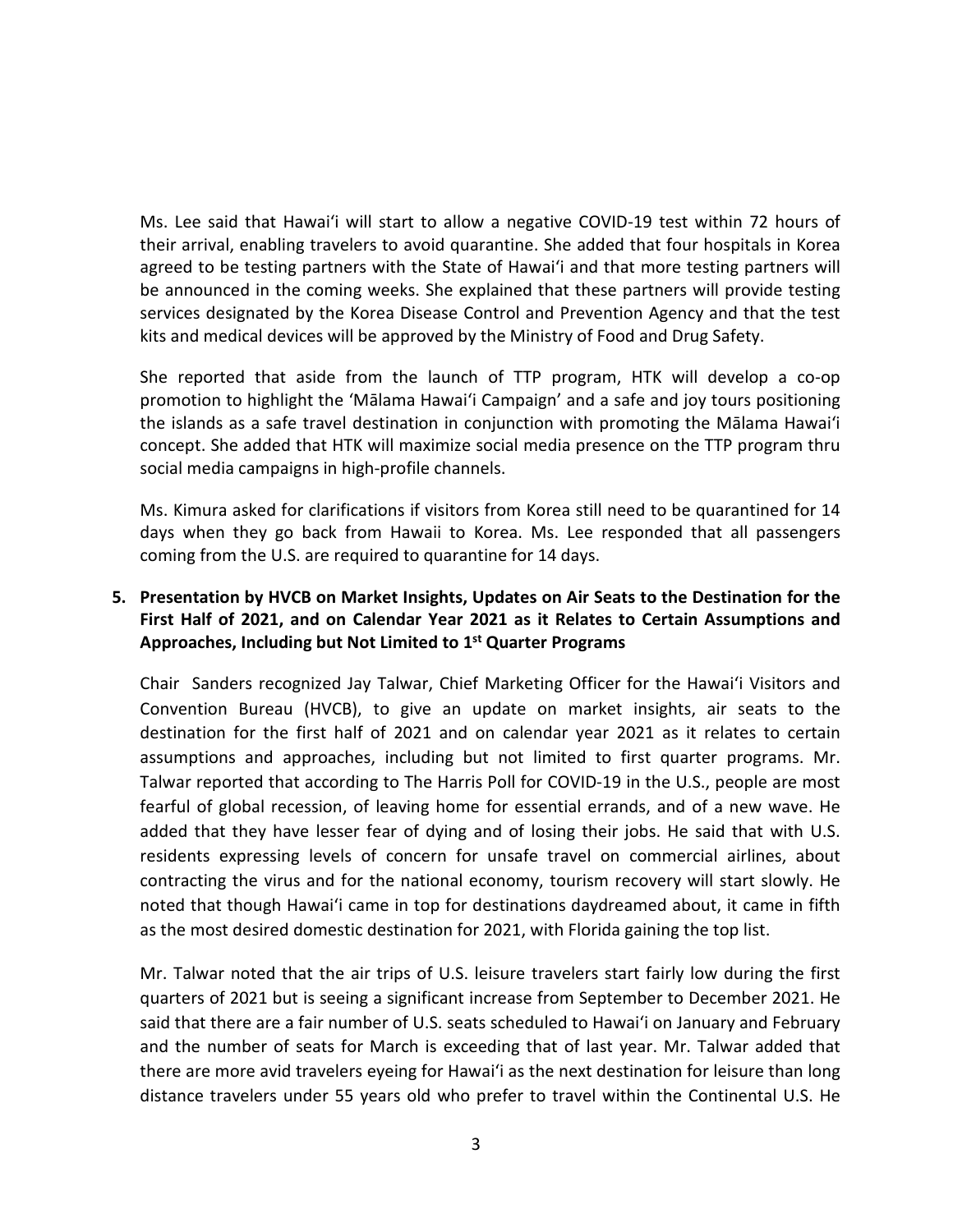reported that there is less likelihood for younger people (18 to 49 years old) and low income groups (less than \$50,000) to get the COVID-19 vaccine once available.

 signs of life for spring break and more meaningful demand starting in June. He added that CDC's recommendation for testing and quarantine of all international arrivals into the based on fare and that forecasting has been extremely challenging with booking windows. Honolulu) has resumed flights. He noted that overall, domestic bookings to Hawaii are up. He added that cancellations are expected for Q1 2021, but it will significantly lessen for Q2. Mr. Talwar said that booking demand remains low for January and February but there are one airline reported a significant increase in bookings to Hawai'i immediately following the United States. He said that with fares so low overall, it is challenging to stimulate demand He noted that there are new markets: United (Newark to Maui) and Hawaiian (Orlando and Austin to Honolulu) that are opening for the first time, and that American (Charlotte to

 Mr. Talwar reported that social media platforms, namely Facebook, Instagram, YouTube continue to grow. He noted that the target audience for 2021 will be avid explorers who are known to be mindful, responsible and respectful. He added that they will continue to research on how to effectively invite avid explorer to Mālama Hawai'i. and Pinterest are used to promote the Mālama Hawai'i campaign. He noted that the campaign received a huge amount of engagement and video views. He said that they were able to tie up with 80 partners for Mālama Hawai'i and counting while volunteer programs

 Mr. Talwar said that HVCB will work with airlines, hotels and other partners with regards to coordination, cooperation and budget extensions. He added that they will use creative messaging to share stories of Hawaii ambassadors who are connected with community and/or volunteer organizations. He also showed a video of player vignettes of the PGA Tour to the Hawaiian Islands.

## **6. Presentation by HTJ on Market Insights, Updates on Airlines Booking Pace and on the Leisure and Group Segments and Programs to be Engaged in Q1 and Calendar Year of 2021**

 leisure and group segments and programs to be engaged in Q1 and calendar year of 2021 in increased. He noted that in comparison to Hawai'i, Japan has a lower number of COVID-19 cases per capita (100,000) which is 277 while Hawaii has 1,760. He added that Japan Chair Sanders recognized Eric Takahata, Managing Director of Hawai'i Tourism Japan (HTJ), to provide an update on market insights, updates on airlines booking pace and on the Japan. Mr. Takahata reported that Japan's COVID-19 confirmed cases have significantly